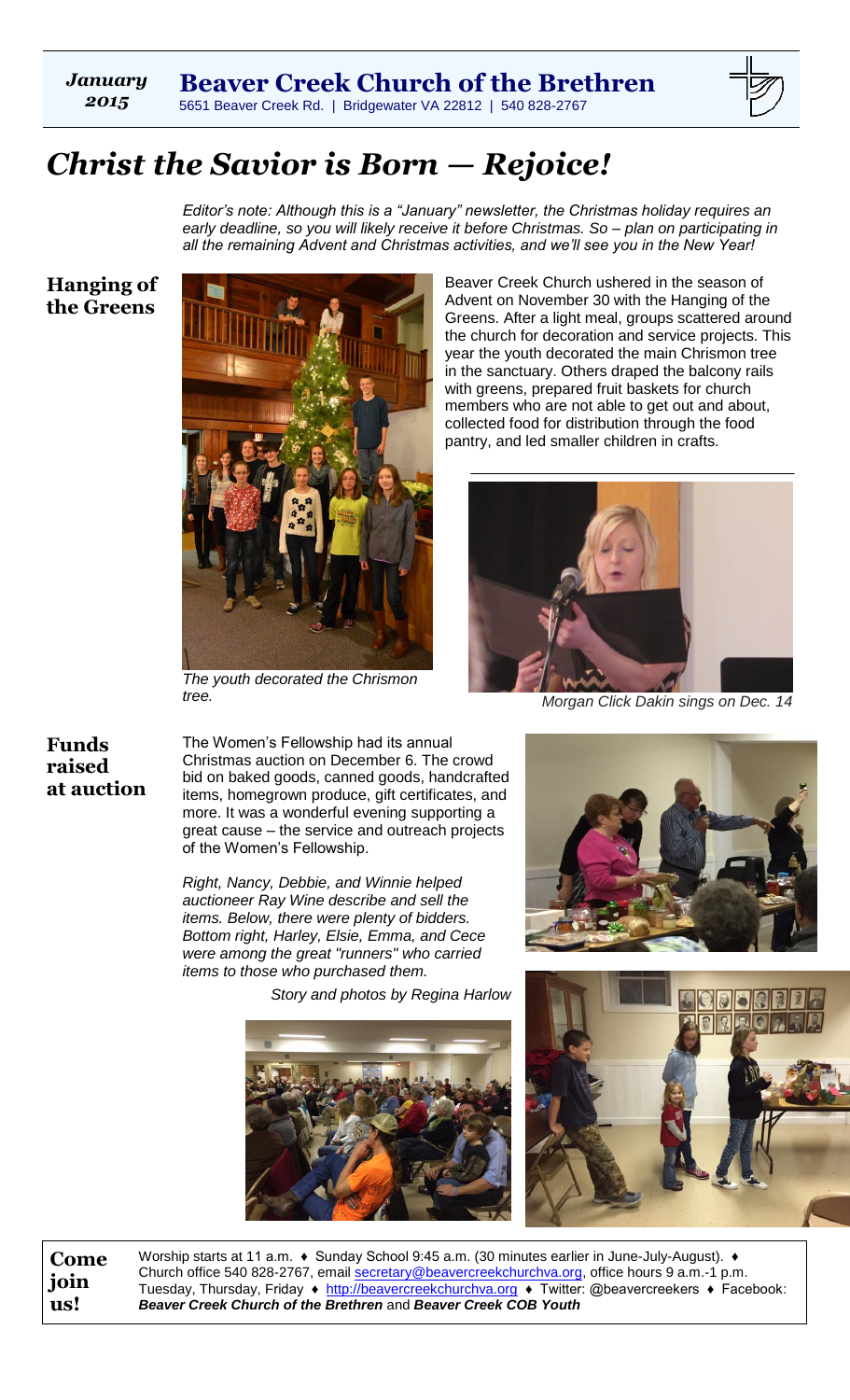## **Beaver Creek Church of the Brethren January Calendar**

| 2015 JANUARY                   |                              |         |    |                    |              |                 |                                                                                                                                                                                                                                                                                                                                                    |  |  |  |
|--------------------------------|------------------------------|---------|----|--------------------|--------------|-----------------|----------------------------------------------------------------------------------------------------------------------------------------------------------------------------------------------------------------------------------------------------------------------------------------------------------------------------------------------------|--|--|--|
| <b>SUNDAY</b>                  | <b>MONDAY</b>                | TUESDAY |    | WEDNESDAY THURSDAY | FRIDAY       | <b>SATURDAY</b> | <b>Scheduled church events in January:</b>                                                                                                                                                                                                                                                                                                         |  |  |  |
|                                |                              |         |    |                    | $\mathbf{D}$ | 3               | January 4, Bread and Cup Communion in morning worship<br>January 6, 10 a.m., Mixed Bible Study<br>January 6, 3:30 p.m., Ministry focus team<br>January 6, 7 p.m., Women's Fellowship Sunset Group<br>January 11, Deacon meeting after worship and carry-in lunch<br>January 15, 7 p.m., Leadership team<br>January 18, monthly newsletter deadline |  |  |  |
|                                | 5                            | 6       |    | 8                  | 0            | 10              |                                                                                                                                                                                                                                                                                                                                                    |  |  |  |
| 11                             | 12                           | 13      | 14 | 15                 | 16           | 17              |                                                                                                                                                                                                                                                                                                                                                    |  |  |  |
| 18                             | 19                           | 20      | 21 | 22                 | 23           | 24              |                                                                                                                                                                                                                                                                                                                                                    |  |  |  |
| 25                             | 26                           | 27      | 28 | 29                 | 30           | 31              | January 20, 10 a.m., Mixed Bible Study                                                                                                                                                                                                                                                                                                             |  |  |  |
|                                | <b>Birthdays in January:</b> |         |    |                    |              |                 |                                                                                                                                                                                                                                                                                                                                                    |  |  |  |
| Joe LaPrade<br>$\overline{2}$  |                              |         |    |                    |              |                 | 23 Michael LaPrade, Emma Eckard                                                                                                                                                                                                                                                                                                                    |  |  |  |
| <b>Golden Brunk</b><br>4       |                              |         |    |                    |              |                 | 25 Jody Cyzick                                                                                                                                                                                                                                                                                                                                     |  |  |  |
| Sam Evans, Kasey Cyzick<br>5.  |                              |         |    |                    |              |                 | <b>Anna Suter, Scotty Evans</b><br>26                                                                                                                                                                                                                                                                                                              |  |  |  |
| Laura Wall (Grove)<br>7        |                              |         |    |                    |              |                 | <b>Cole Wheelbarger</b><br>28.                                                                                                                                                                                                                                                                                                                     |  |  |  |
| <b>Ava Lynne Wampler</b><br>14 |                              |         |    |                    |              |                 | <b>Greg Evans</b><br>29                                                                                                                                                                                                                                                                                                                            |  |  |  |
| <b>Theresa Eckard</b><br>15    |                              |         |    |                    |              |                 | <b>Stuart Wood</b><br>31                                                                                                                                                                                                                                                                                                                           |  |  |  |
|                                |                              |         |    |                    |              |                 |                                                                                                                                                                                                                                                                                                                                                    |  |  |  |

*Editor's note: November minutes were to be approved at the December 20 Leadership Team meeting, after press time for this newsletter.*

#### **Beaver Creek Church of the Brethren Leadership Team Meeting October 16, 2014**

Present: Roger Simmons, Jeanette Hess, Evy Kaye Sandin, Denise Shiflet, Donna Miller, Bill Wood, Candy Hulvey, Charles Wright. Ex-Officio: Glenn Bollinger – Pastor. Absent: Marlin Simmons, Kenny Wheelbarger.

Donna Miller called the meeting to order at 7:05 p.m. Evy Kaye Sandin led devotions.

The minutes from the previous meeting were approved.

The Treasurer's report was distributed and approved.

The Master Calendar was updated.

#### **Focus Team Reports:**

**Facilities**: Roger Simmons reported for the Facilities Team that the new furnace has arrived in Harrisonburg, but installation work will require either a new chimney or extensive chimney work, additional vent pipe and a power vent to provide additional draft. Figures are being requested for the proposed new chimney. Evy Kaye Sandin moved that up to an additional \$6000 be allocated for the chimney; Charles Wright seconded the motion and it was approved on a show of hands.

**Christian Education**: Teachers have been secured for all Sunday School classes; no further report.

**Fellowship**: Denise Shiflet reported that there is a French Toast Fifth Sunday set for November 30.

**Finance**: Charles Wright reported that work on the budget is complete and it is ready for the Congregational Business Meeting. Work also continues on the offering teller system.

**Worship**: Candy Hulvey reported that the Junior Highs volunteered to lead the Christmas Eve service at 11 p.m. December 24. Pastor Geordany Joseph from Haiti will be delivering the sermon on October 19 and there will be an opportunity for an offering for his work.

**Ministry**: Bill Wood reported that LaDawn Knicely has come forward as a candidate for the licensed ministry. After discussing LaDawn's hopes and plans with her at its October meeting, the team unanimously recommended LaDawn's candidacy to the Leadership Team for the fall Congregational Business Meeting agenda. (On a show of hands, the Leadership Team unanimously endorsed LaDawn's candidacy.)

#### **Congregational Care**: No report.

**Deacons**: Bill Wood reported that the Deacons were pleased with the turnout at Love Feast on October 5. The attendance included a number of youth observers, who were most welcome. They took part in every aspect of the Love Feast except the bread and cup, which is reserved for baptized members. Bill expressed appreciation for all who helped with Love Feast preparation, including the Wednesday session to bake communion bread.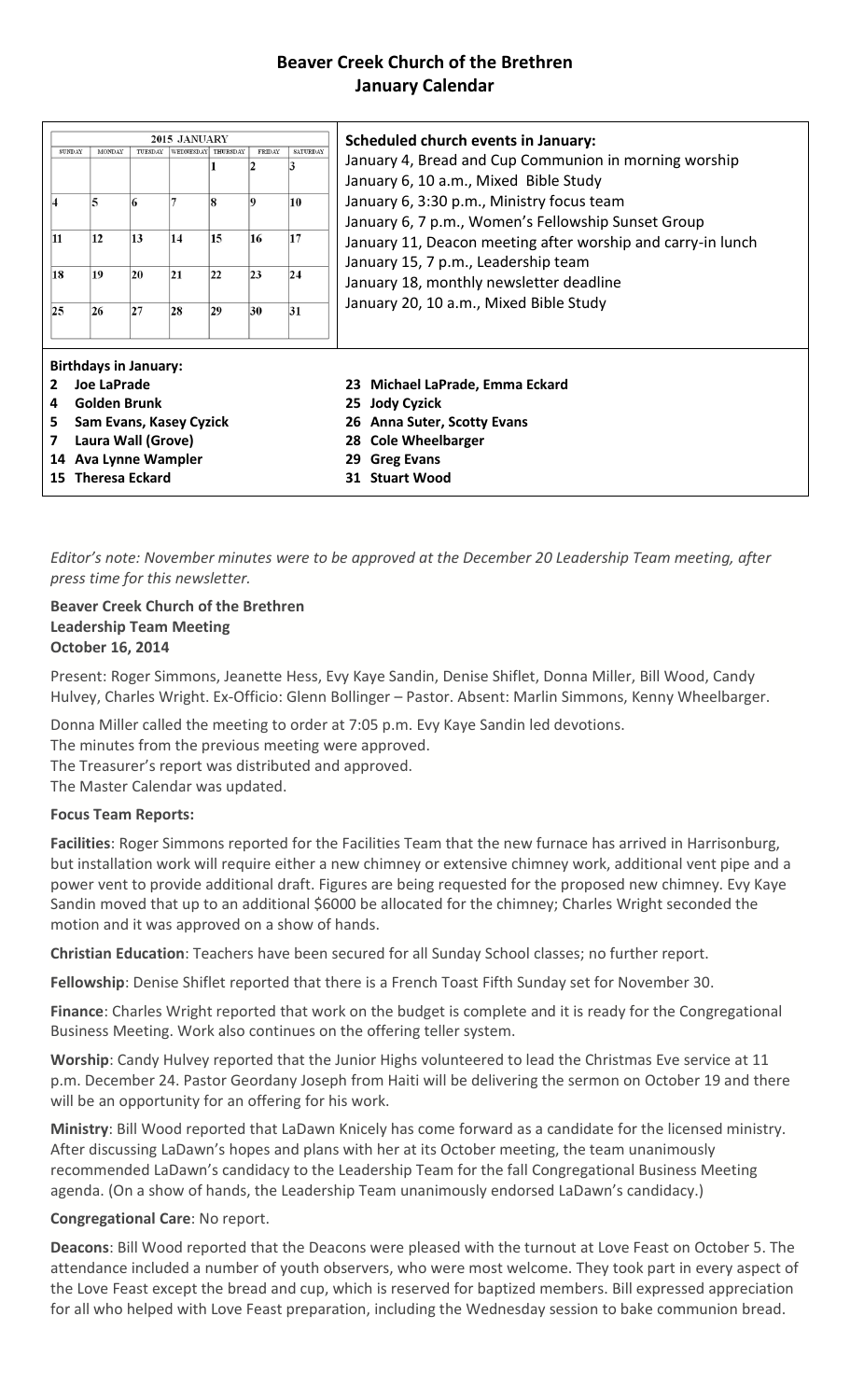**Pastor's Report**: Glenn reported on preparations for Pastor Geordany's visit. The Bridgewater College Chapel band, Outspoken, will be providing special music for that service. Glenn also reported on Jonathan Shively's visit and the church program in general, reminding the Leadership Team that the season will be very active from now to the end of the year.

**Old Business**: Donna pointed out that under denominational guidelines, Pastor Glenn is eligible for five weeks of vacation. It was also noted that Glenn has not been taking the vacation time allotted for some years now. No action was taken.

The proposed 2015 budget was discussed and endorsed as ready for Congregational Business Meeting consideration. Copies will be available for distribution on October 19.

Donna distributed a copy of an expense log submitted by Steele and Alice Dunn from their Ukraine mission work.

**New Business**: The list of candidates for the Congregational Business Meeting was approved.

A separate meeting to review the polity and address issues of wording was set for Thursday, November 6, at 5:30 p.m., with subs and fruit provided.

The meeting adjourned at 9:07 p.m.

Respectfully submitted,

Bill Wood, substituting for Darlene LaPrade

## **Activities of the season**

Here are upcoming activities to help celebrate the season and get the New Year started right:

- December 20: Ringing of the bells at Dayton Farmers' Market for the Salvation Army (check sign-up sheet in the church vestibule)
- December 21: Kids sing and present dramatized reading in the worship hour, 11 a.m. (this year's Children's Christmas Program).
- December 22: Caroling, starting by meeting at 5:30 p.m. at Bob-a-Rea's, sponsored by the adult choir. Bring a sandwich plate or soup to share.
- December 24: 11 p.m. candlelight service on Christmas Eve
- December 28: Regular morning worship, 11 a.m., with Christmas having fully arrived after the four Sundays of Advent
- January 4: Bread and cup communion for baptized members of the church, during 11 a.m. worship

## **Children's story wisdom**



*Michael advises the kids to count their blessings instead of sheep when they can't get to sleep.*

## **Men's Fellowship fund-raisers**

When you have enjoyed Beaver Creek chicken barbecue, or attended the June steak dinner, or opened a jar of apple butter, have you ever wondered where the money raised by these events goes? The Apple Butter Boil is dedicated to sending our youth and advisers to National Youth Conference in Colorado every four years. All of the other Men's Fellowship events go to service and outreach projects. First, 10 percent comes off the top to be saved for outreach. Then, the men fund the annual Mother-Daughter Banquet. Remaining funds are allocated to serve the church, with big 2014 projects including donations to help pay for the replacement furnace and the new icemaker. So rest assured: When you support Men's Fellowship food events, the profit goes to good causes.